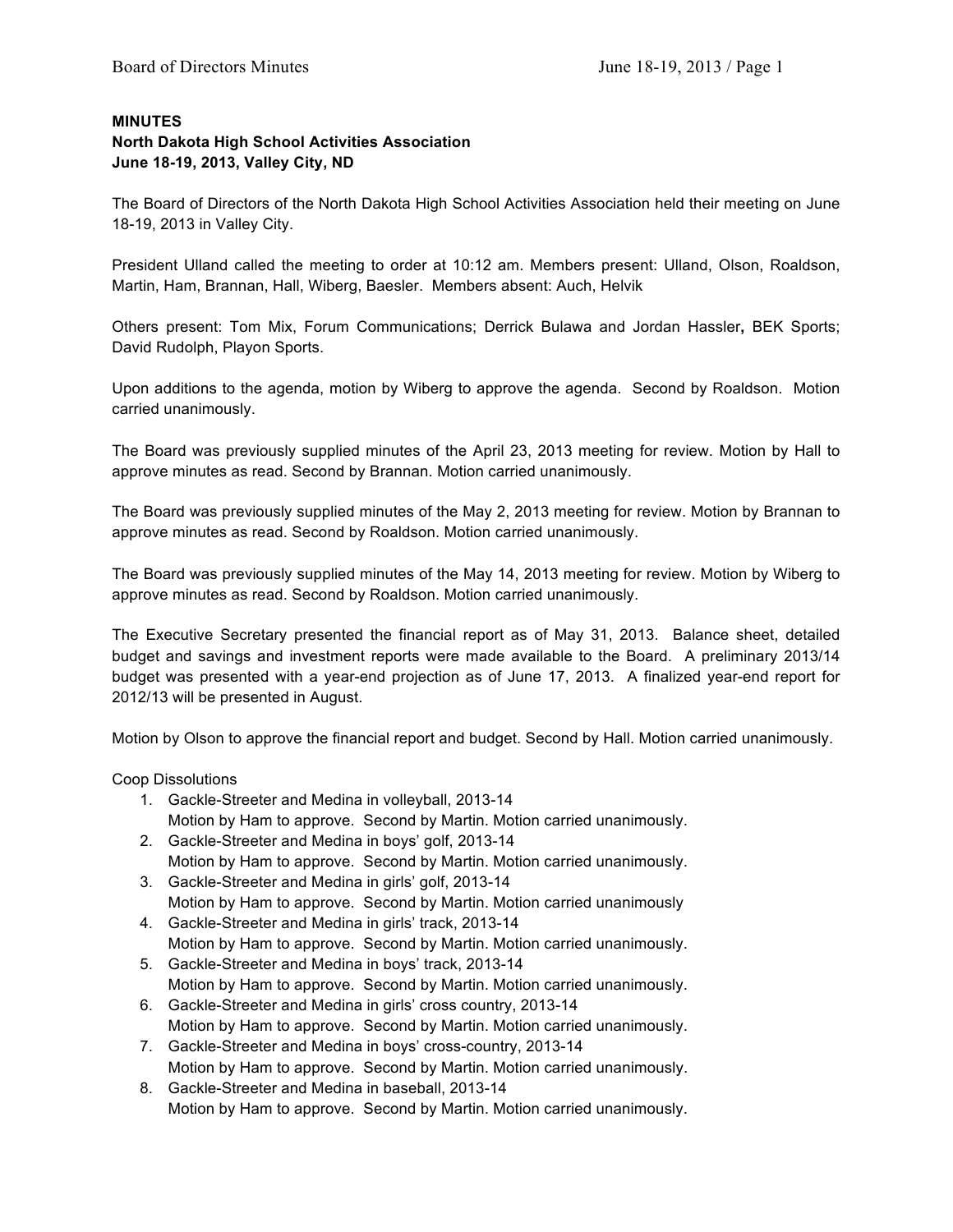- 9. Wolford and Rugby in boys' track, 2013-14 Motion by Olson to approve. Second by Wiberg. Motion carried unanimously.
- 10. Pingree-Buchanan and Kensal in boys' track, 2013-14 Motion by Wiberg to approve. Second by Olson. Motion carried unanimously.
- 11. Pingree-Buchanan and Kensal in girls' track, 2013-14 Motion by Wiberg to approve. Second by Olson. Motion carried unanimously.
- 12. Pringree-Buchanan and Jamestown in baseball, 2013-14 Motion by Olson to approve. Second by Wiberg. Motion carried unanimously.

## Coop Applications

- 1. Lakota and Edmore in boys' track, 7-12, 2013-14, no fee Removed at request of host school (Lakota)
- 2. Lakota and Edmore in girls' track, 7-12, 2013-14, no fee Removed at request of host school (Lakota)
- 3. Rolette and Wolford in boys' track, 7-12, 2013-14, no fee Motion by Hall to approve. Second by Martin. Motion carried unanimously.
- 4. Medina and Pingree-Buchanan in baseball, 7-12, 2013-14, no fee Motion by Martin to approve. Second by Olson. Motion carried unanimously.
- 5. Medina and Pingree-Buchanan in girls' track, 7-12, 2013-14, no fee Motion by Martin to approve. Second by Olson. Motion carried unanimously.
- 6. Medina and Pingree-Buchanan in boys' track, 7-12, 2013-14, no fee Motion by Olson to approve. Second by Hall. Motion carried unanimously.
- 7. Pembina,Walhalla, and Cavalier in baseball, 7-12, 2013-14, no fee Motion by Wiberg to approve. Second by Roaldson. Motion carried unanimously.
- 8. Sargent Central and Lidgerwood in boys' cross country, 7-12, 2013-14, no fee Motion by Wiberg to approve. Second by Roaldson. Motion carried unanimously.
- 9. Sargent Central and Lidgerwood in girls' cross country, 7-12, 2013-14, no fee Motion by Wiberg to approve. Second by Roaldson. Motion carried unanimously.
- 10. Kidder Co Steele, Kidder County Tappen, Napoleon, Gackle-Streeter in boys' track, 7-12, 2013- 14, no fee
	- Motion by Martin to approve. Second by Roaldson. Motion carried unanimously.
- 11. Kidder Co Steele, Kidder County Tappen, Napoleon, Gackle-Streeter in girls' track, 7-12, 2013- 14, no fee
	- Motion by Martin to approve. Second by Roaldson. Motion carried unanimously.
- 12. Shanley/Sullivan and Park Christian (MN) in boys' cross country, 7-12, 2013-14, no fee Motion by Hall to approve. Second by Roaldson. Motion carried unanimously.
- 13. Napoleon and Gackle-Streeter in boys' golf, 7-12, 2013-14, no fee Motion by Olson to approve. Second by Roaldson. Motion carried unanimously.
- 14. Napoleon and Gackle-Streeter in girls' golf, 7-12, 2013-14, no fee Motion by Olson to approve. Second by Roaldson. Motion carried unanimously.
- 15. Napoleon and Gackle-Streeter in boys' basketball, 7-12, 2013-14, late fee Motion by Wiberg to approve. Second by Roaldson. Motion carried unanimously.
- 16. Napoleon and Gackle-Streeter in girls' basketball, 7-12, 2013-14, late fee Motion by Wiberg to approve. Second by Roaldson. Motion carried unanimously.
- 17. Napoleon and Gackle-Streeter in volleyball, 7-12, 2013-14, late fee Motion by Wiberg to approve. Second by Roaldson. Motion carried unanimously.
- 18. Napoleon, Gackle-Streeter, KC Steele and KC Tappen in boys' baseball, 7-12, 2013-14, no fee Motion by Roaldson to approve. Second by Olson. Motion carried unanimously.
- 19. Hettinger and Scranton in girls' cross country, 7-12, 2013-14, late fee Motion by Brannan to approve. Second by Wiberg. Motion carried unanimously.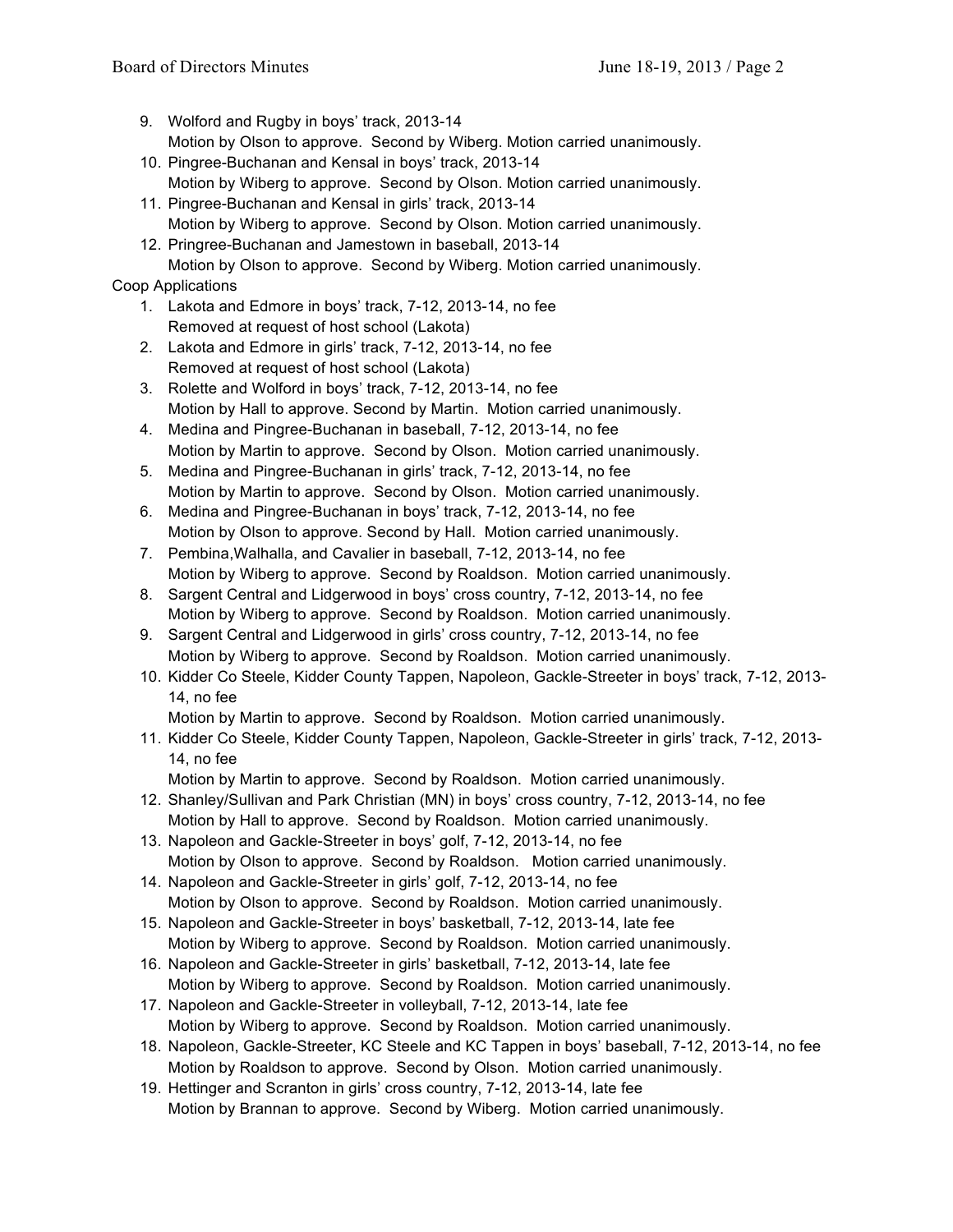- 20. Hettinger and Scranton in boys' cross country, 7-12, 2013-14, late fee Motion by Brannan to approve. Second by Wiberg. Motion carried unanimously.
- 21. Minot and Des Lacs-Burlington in gymnastics, 7-12, 2013-14, no fee Motion by Olson to approve. Second by Roaldson. Motion carried unanimously.
- 22. Bismarck Century and Kidder County Steele & Tappen in boys' soccer, 7-12, 2013-14, no fee Motion by Wiberg to approve. Second by Brannan. Motion carried unanimously.
- 23. Bismarck Century and Kidder County Steele & Tappen in girls' soccer, 7-12, 2013-14, no fee Motion by Wiberg to approve. Second by Brannan. Motion carried unanimously.

Lakota High School requested a waiver of the coop naming policy. Motion by Olson to approve request to waive cooperative sponsorship name policy. Second by Baesler. Discussion included the NDHSAA coop name policy, what it consists of and why it exists. Motion failed unanimously.

Gackle-Streeter High School requested the Board waive the late fee for coop applications in boys' basketball, girls' basketball and volleyball. Motion by Roaldson to waive late fee for boys' basketball, girls' basketball and volleyball coops. Second by Olson. Roll call vote. Ulland - yes, Olson - yes, Roaldson - yes, Martin - yes, Ham - yes, Brannan - yes, Hall - yes, Wiberg - yes, Baesler – yes. Motion carried unanimously.

David Rudolph, Playon Sports made a presentation to the Board concerning the concept and details of the NFHS Network. NDHSAA has an opportunity to join the NFHS Network for webcasting purposes. Sylling recommended the board wait until day two of the Board meeting to act on this issue in order to review legal counsel's evaluation of the contract for the NFHS Network. NDHSAA legal counsel Gary Thune's letter was reviewed as was a letter from Derrick Bulawa, BEK Sports, concerning the proposed NFHS Network agreement. Joining the NFHS Network would allow NDHSAA to service users outside of the state of North Dakota, supplying our product to as many people as possible through webcasting. Ham made a motion to approve the agreement with the NFHS Network and Playon Sports, contingent on working out the indemnification clause in the agreement. Second by Olson. Sylling indicated this agreement was in alignment of our Strategic Plan.

Roll call vote: Olson - yes, Roaldson - yes, Ham - yes, Hall - yes, Wiberg - yes, Brannan - yes, Baesler – yes, Martin – yes, Ulland - yes. Motion carried unanimously.

Olson reported on the Class A Review meeting held May  $8<sup>th</sup>$  via conference call. Class A review supports the elimination of regional baseball trophies beginning in 2013-14. The association does not provide softball trophies and NDHSAA has no financial involvement in baseball region tournaments so the trophies should not be the responsibility of NDHSAA. This change would align baseball with other sports.

Motion by Roaldson to approve elimination of payment of NDHSAA sponsored trophies for all classes of region baseball tournaments . Second by Martin. Motion carried unanimously.

Class A Review discussed the impact of moving spring sports calendar a week later as per a request from West Fargo High School. No recommendation was made at this time.

Class A Review is in support of raising the number of Class A regular season basketball games from 19 to 21. Motion by Martin to accept the Class A Review report. Second by Ham. Motion carried unanimously.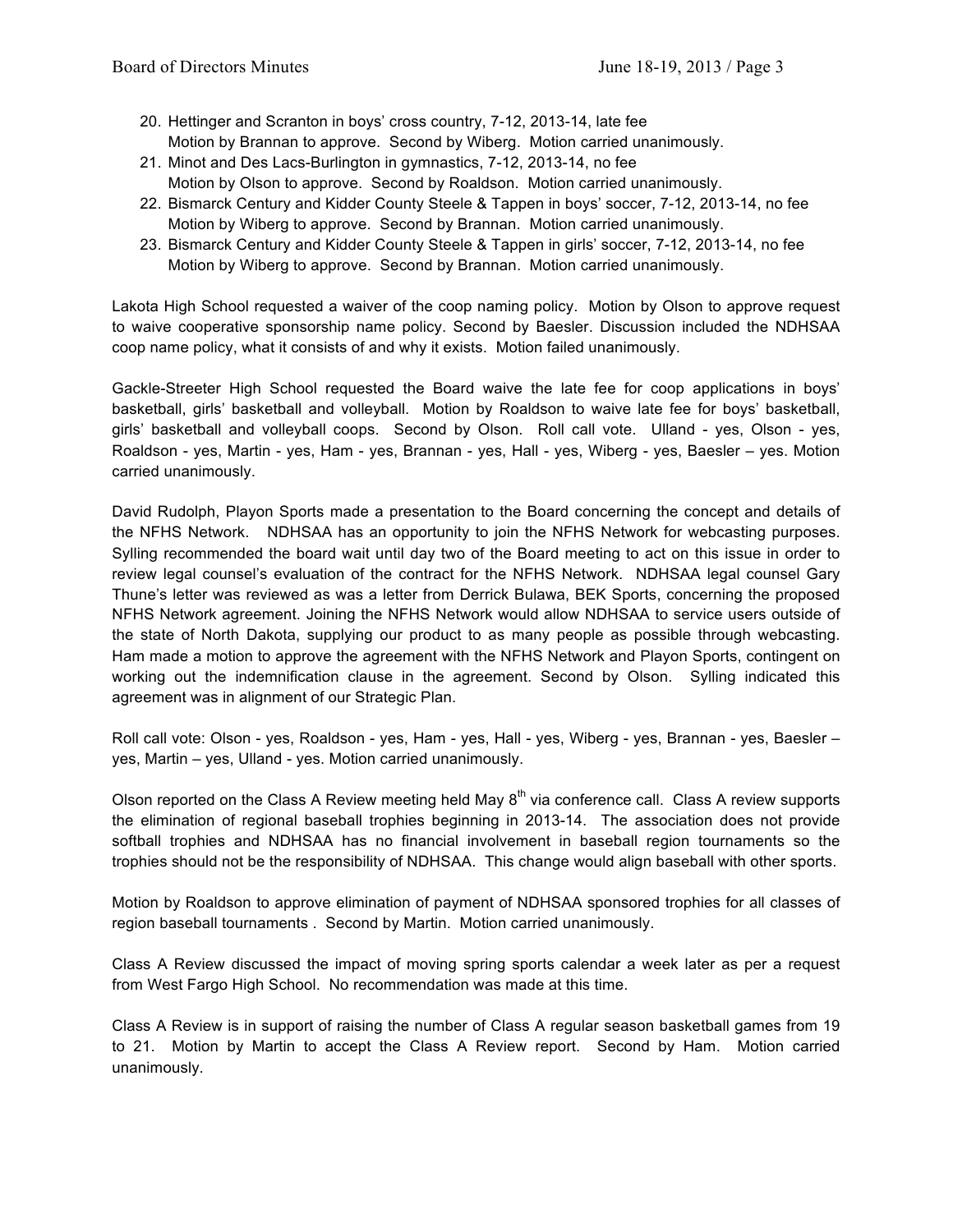Mark Anderson, general manager and Brad Nold, claims manager from Farmers Union Insurance addressed the board on the corporate structure of Farmers Union Insurance and thanked the Board for the premier partner sponsorship. Anderson indicated Farmers Union Insurance is always ready to talk to NDHSAA about the next phase of support.

Olson gave a realignment committee report of Class B basketball and volleyball district/region realignments. The committee suggests an early fall distribution of the proposed realignments with decision in September.

Stanley High School was assigned to the north region for softball and Thompson High School was moved from the north region to the south region. Motion by Wiberg to approve the realignment committee report. Second by Hall. Motion carried unanimously.

District Chair Recommendations were presented and voted upon individually. Results of District Chair Recommendations are as follows:

| 2012-13 Winter/Spring Recommendations for NDHSAA Board Consideration                                                  | Adv.<br>Comm | <b>Athletic</b><br><b>Review</b> | <b>NDHSAA</b><br>Board |  |
|-----------------------------------------------------------------------------------------------------------------------|--------------|----------------------------------|------------------------|--|
|                                                                                                                       |              | 06/12/13                         | 6/18-19/13             |  |
| District Chair Recommendations - Y: approve or N: deny (y-n)                                                          |              |                                  |                        |  |
| 1. Do not count dual regional wrestling tournament as a seasonal match toward the 45<br>match limit or the weigh-ins. | $Y(8-7)$     |                                  | $N(0-9)$               |  |
| 2. Allow three baseball games per week followed by a school day                                                       | $Y(14-1)$    |                                  | $Y(7-2)$               |  |
| 3. Allow 3 subvarsity or junior high basketball games in one day requiring one hour rest<br>between games.            | $Y(15-1)$    |                                  | $Y(5-4)$               |  |
| 4. Switch girls' and boys' basketball seasons so girls' will be first and boys' last.                                 | $Y(12-4)$    |                                  | $Y(8-1)$               |  |
| 5. If a shot clock malfunctions use the one remaining.                                                                | $Y(16-0)$    |                                  | $Y(9-0)$               |  |
| 6. Develop a mercy rule for basketball.                                                                               | $Y(13-3)$    |                                  | $N(0-9)$               |  |
| 7. Seed Class B State Volleyball and Basketball                                                                       | $Y(10-6)$    |                                  | $Y(5-4)$               |  |
|                                                                                                                       |              |                                  |                        |  |

The NDHSCA coaches' advisory recommendations through Athletic Review were presented and voted upon individually. Results of Athletic Review are as follows:

|                                                                                                                                                                                                                |      | 06/12/13        | 6/18-19/13    |
|----------------------------------------------------------------------------------------------------------------------------------------------------------------------------------------------------------------|------|-----------------|---------------|
| 2012-13 Winter/Spring Recommendations for NDHSAA Board Consideration                                                                                                                                           |      |                 |               |
|                                                                                                                                                                                                                | Adv. | <b>Athletic</b> | <b>NDHSAA</b> |
|                                                                                                                                                                                                                | Comm | Review          | <b>Board</b>  |
| Wrestling                                                                                                                                                                                                      |      |                 |               |
| <b>Class A and B Wrestling</b>                                                                                                                                                                                 |      |                 |               |
| 1. Establish a wrestler's minimum weight class (MWC) once they've safely<br>descended to that MWC. If a wrestler weighs in above their highest eligible<br>weight class, their descent plan will re-calculate. | x    | $Y(9-0)$        | $Y(9-0)$      |
| 2. Eliminate the 2% appeal form and the 7% permission form and use a 2%<br>variance for all wrestlers when establishing a wrestler's descent plan.                                                             | X    | $Y(9-0)$        | $Y(9-0)$      |
| 3. Add the consequence sequence for ineligible participants into the wrestling<br>regulations.                                                                                                                 | x    | $Y(9-0)$        | $Y(9-0)$      |
| 4. Add the following note to regulation 14F: "A wrestler's MWC may not be<br>lowered by using the half-pound round down".                                                                                      | x    | $Y(9-0)$        | $Y(9-0)$      |
| <b>Class A Wrestling</b>                                                                                                                                                                                       |      |                 |               |
| 1. Use ITV for the State A seeding meeting and make it available to all coaches.                                                                                                                               | x    | $Y(9-0)$        | $Y(9-0)$      |
| 2. Add a note to state tournament regulations stating: "unattached wrestlers must<br>declare prior to the first competition at the state tournament".                                                          | x    | $Y(9-0)$        | $Y(9-0)$      |
| Hockey                                                                                                                                                                                                         |      |                 |               |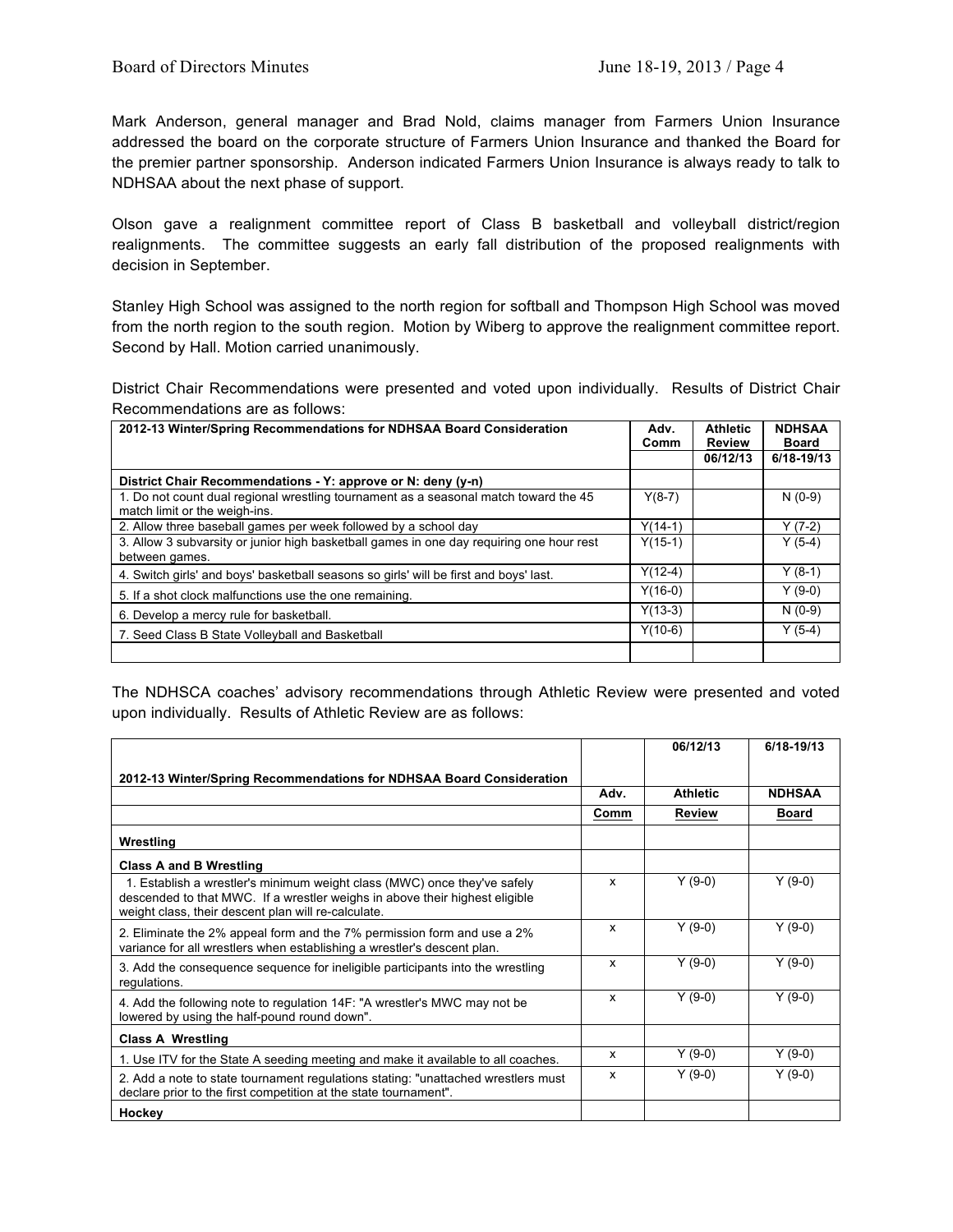| <b>Boys' and Girls' Hockey</b>                                                                                                                                                                                                                                                                                          |   |          |          |
|-------------------------------------------------------------------------------------------------------------------------------------------------------------------------------------------------------------------------------------------------------------------------------------------------------------------------|---|----------|----------|
| 1. Allow the use of video from overhead goal cameras replay at state<br>tournaments. Attachment will be provided.                                                                                                                                                                                                       | x | $Y(8-1)$ | $Y(8-1)$ |
| 2. Update tournament overtime procedure to include 17 minute periods.                                                                                                                                                                                                                                                   | x | $Y(9-0)$ | $Y(9-0)$ |
| 3. Expand postseason roster to 23, but only 20 can dress.                                                                                                                                                                                                                                                               | x | $N(2-7)$ | $N(0-9)$ |
|                                                                                                                                                                                                                                                                                                                         |   |          |          |
| <b>Basketball</b>                                                                                                                                                                                                                                                                                                       |   |          |          |
| Junior High Basketball<br>1. Maximum of 15 games shall be played by a junior high team regardless of<br>enrollment.                                                                                                                                                                                                     | x | $Y(9-0)$ | $Y(9-0)$ |
| 2. Junior high individuals shall play no more than 6 quarters (Class B) or 3 halves<br>(Class A) in any one day.                                                                                                                                                                                                        | x | $Y(9-0)$ | $Y(9-0)$ |
| 3. Eliminate the regulation prohibiting junior high teams from playing no more<br>than two games per week on nights followed by school days.                                                                                                                                                                            | x | $Y(9-0)$ | $Y(7-2)$ |
| 4. Eliminate the regulation stating "no overnight trips for junior high teams".                                                                                                                                                                                                                                         | x | $Y(7-2)$ | $Y(9-0)$ |
| 5. Eliminate the regulation that recommends travel for junior high teams be<br>confined to a 60 mile radius                                                                                                                                                                                                             | x | $Y(9-0)$ | $Y(9-0)$ |
| 6. Eliminate the language stating when a 7th or 8th grader competes on a high<br>school team they are no longer eligible for junior high.                                                                                                                                                                               | x | $Y(9-0)$ | $Y(9-0)$ |
| <b>Class A and B Basketball</b>                                                                                                                                                                                                                                                                                         |   |          |          |
| Eliminate the regulation prohibiting teams from playing no more than two<br>1.<br>games per week on nights followed by school days.                                                                                                                                                                                     | x | $Y(9-0)$ | $Y(9-0)$ |
| Allow home teams to wear dark uniforms and road teams to wear white<br>2.<br>uniforms with prior mutual agreement of the teams.                                                                                                                                                                                         | x | $Y(9-0)$ | $Y(7-2)$ |
| Allow 30-minutes pre-tournament shoot-arounds on the Thursday of the state<br>3.<br>tournament.                                                                                                                                                                                                                         | X | $N(3-6)$ | $N(0-9)$ |
| <b>Class A Basketball</b>                                                                                                                                                                                                                                                                                               |   |          |          |
| 1. Increase the number of regular season allowable games from 19 to 21.                                                                                                                                                                                                                                                 | x | $Y(9-0)$ | $Y(8-1)$ |
| <b>Class B Basketball</b>                                                                                                                                                                                                                                                                                               |   |          |          |
| 1. Switch the girls' and boys' basketball seasons with girls' beginning first<br>beginning in 2014/15.                                                                                                                                                                                                                  | x | $Y(9-0)$ | $Y(8-1)$ |
| 2. Seed the State B state tournaments.                                                                                                                                                                                                                                                                                  | x | $Y(8-1)$ | $Y(5-4)$ |
| <b>Gymnastics Recommendations</b>                                                                                                                                                                                                                                                                                       |   |          |          |
| 1. Eliminate 1b. from the Individual Qualification in the regulations (injury petition<br>for seniors)                                                                                                                                                                                                                  | x | $Y(9-0)$ | $Y(9-0)$ |
| 2. Make rules clinics online every year.                                                                                                                                                                                                                                                                                | x | $Y(9-0)$ | $Y(9-0)$ |
| <b>Golf Recommendations</b>                                                                                                                                                                                                                                                                                             |   |          |          |
| <b>Class A Golf</b><br>1. Allow range finders and GPS for all regular season and tournament play with                                                                                                                                                                                                                   | x | $Y(8-1)$ | $Y(7-2)$ |
| the following stipulations:<br>a. In each pairing if any player uses a range finder/GPS device then all players<br>in the pairing will have access to the device.<br>b. Any player using a device but does not allow other members of the pairing to<br>utilize it when asked will be disqualified for a serious breach |   |          |          |
| of etiquette (USGA Rule 33-7) by the tournament committee.<br>c. GPS devices on cell phones are not permitted. Use of GPS devices on cell<br>phones will result in disqualification.                                                                                                                                    |   |          |          |
| d. Range finders that calculate slope in addition to yardage are not permitted.<br>Use of range finders that calculate slope will result in disqualification of any player<br>that utilized the device.                                                                                                                 |   |          |          |
| 2. Change the individual qualifying mark at region meets to golfers scoring 7 or<br>less over par and golfers scoring 7 or less over the medalist.                                                                                                                                                                      | x | $Y(9-0)$ | $Y(9-0)$ |
| 3. Allow a maximum of eight golfers from each school to participate during the<br>region's designated individual qualifier meet.                                                                                                                                                                                        | х | $Y(9-0)$ | $Y(9-0)$ |
| <b>Class B Golf</b>                                                                                                                                                                                                                                                                                                     |   |          |          |
| 1. Move the spring golf season one week later to match the Class A calendar.                                                                                                                                                                                                                                            | х | $Y(8-1)$ | $N(1-8)$ |
| 2. Move Class B Girls' Golf to the fall.                                                                                                                                                                                                                                                                                | х | $N(2-7)$ | $N(1-8)$ |
| Tennis Recommendations - Boys'                                                                                                                                                                                                                                                                                          |   |          |          |
| 1. Require two additional line judges for the regional and state tournaments.                                                                                                                                                                                                                                           | x | $N(1-8)$ | $N(0-9)$ |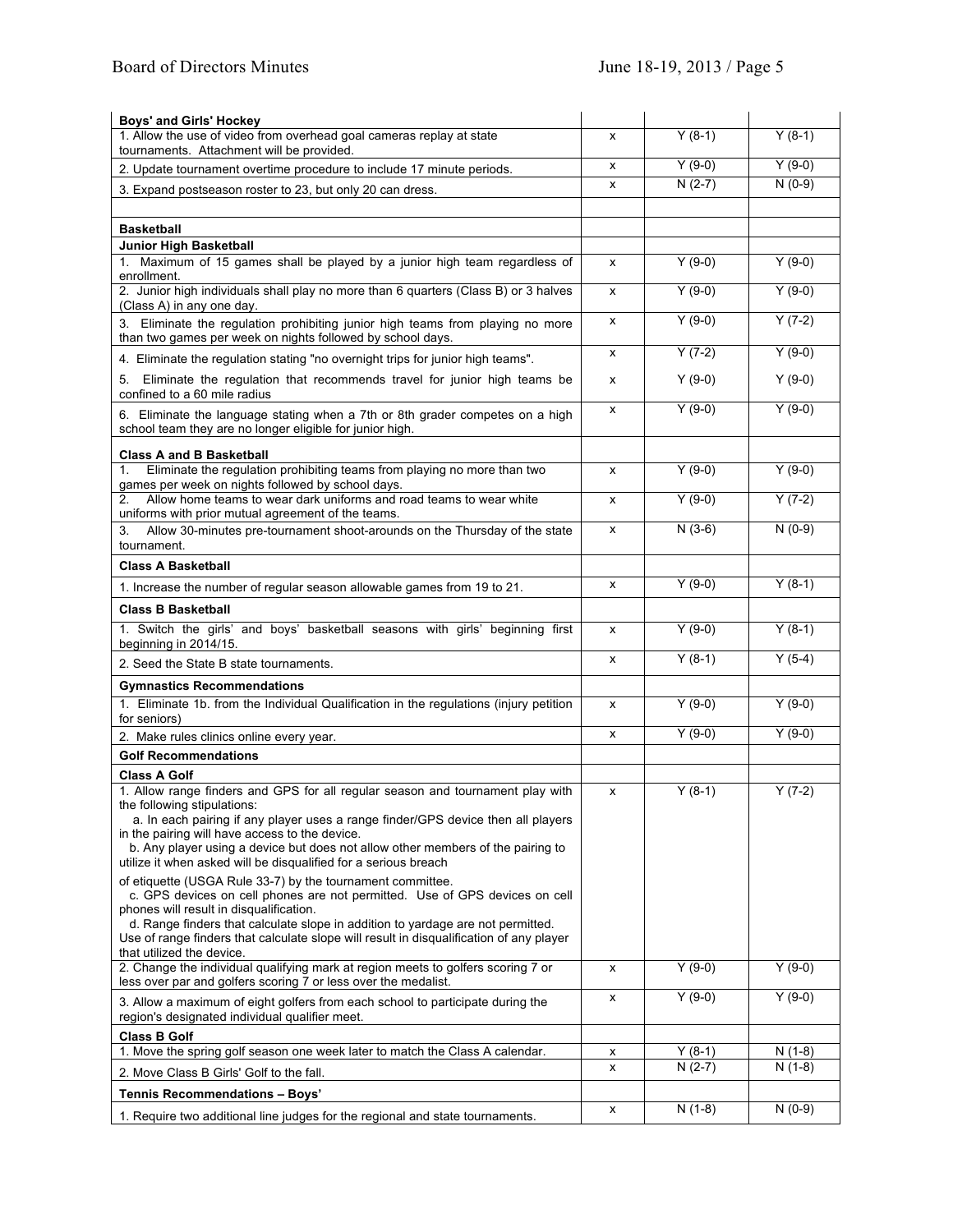| <b>Class A and B Baseball</b>                                                                                                            |   |          |          |
|------------------------------------------------------------------------------------------------------------------------------------------|---|----------|----------|
|                                                                                                                                          |   |          |          |
| 1. Eliminate the regulation restricting teams to two dates per week followed by a                                                        | x | $Y(9-0)$ | $Y(7-2)$ |
| school day.                                                                                                                              |   |          |          |
| <b>Class B Baseball</b>                                                                                                                  |   |          |          |
| 1. Have the NDHSAA office staff create a process to seed the state tournament.                                                           | x | $Y(8-1)$ | $Y(8-1)$ |
| <b>Girls' Soccer Recommendations</b>                                                                                                     |   |          |          |
| No recommendations                                                                                                                       |   |          |          |
| <b>Track &amp; Field Advisory Recommendations</b>                                                                                        |   |          |          |
| 1. Move date of Region Track from Saturday to Friday, leaving Saturday as a<br>backup date.                                              | x | $N(4-5)$ | $N(2-7)$ |
| <b>Softball Advisory Recommendations</b>                                                                                                 |   |          |          |
| 1. No recommendations                                                                                                                    |   |          |          |
|                                                                                                                                          |   |          |          |
|                                                                                                                                          |   |          |          |
| <b>Athletic Review Committee Recommendations</b>                                                                                         |   |          |          |
| <b>Softball</b>                                                                                                                          |   |          |          |
| 1. Eliminate the regulation restricting teams to two dates per                                                                           | x | $Y(9-0)$ | $Y(8-0)$ |
| week followed by a school day for softball.                                                                                              |   |          |          |
| <b>Class A Girls' Golf</b>                                                                                                               |   |          |          |
| 1. Allow range finders and GPS for all regular season and tournament play with                                                           | X | $Y(8-1)$ | $Y(7-1)$ |
| the following stipulations:<br>a. In each pairing if any player uses a range finder/GPS device then all players                          |   |          |          |
| in the pairing will have access to the device.                                                                                           |   |          |          |
| b. Any player using a device but does not allow other members of the pairing to                                                          |   |          |          |
| utilize it when asked will be disqualified for a serious breach of etiquette (USGA                                                       |   |          |          |
| Rule 33-7) by the tournament committee.                                                                                                  |   |          |          |
| c. GPS devices on cell phones are not permitted. Use of GPS devices on cell                                                              |   |          |          |
| phones will result in disqualification.                                                                                                  |   |          |          |
| d. Range finders that calculate slope in addition to yardage are not permitted.<br>Use of range finders that calculate slope will result |   |          |          |
| in disqualification of any player that utilized the device.                                                                              |   |          |          |

Committee Chair Steve Brannan and staff member Brian Bubach presented the items as recommended by Fine Arts Advisory. Recommend returning Wing High School to region 7 for fine arts as per request. Staff member Bubach will survey administrators for preference for the start time for state music (8:00 am or 9:00 am). Motion by Martin to approve the realignment committee report. Second by Baesler. Motion carried unanimously.

## Fine Arts Review was presented as below.

|                          | FINE ARTS GRID 2012-13                  |                                                                                                               |                  |                                                                                                                                                                    |       |               |              |
|--------------------------|-----------------------------------------|---------------------------------------------------------------------------------------------------------------|------------------|--------------------------------------------------------------------------------------------------------------------------------------------------------------------|-------|---------------|--------------|
| <b>Activity/</b><br>Item | One line rules<br>request for<br>change | <b>Rules</b><br>with<br>Exact<br>addition,<br>revision,<br>and/or strikeout                                   | Page #           | <b>Rationale</b>                                                                                                                                                   | Adv.  | <b>Review</b> | <b>Board</b> |
| Music 1                  | New Music<br><b>Ballots</b>             | Implement new ballots<br>for Class A & B<br>festivals (as presented)                                          |                  | New ballot includes numbered<br>rubric for educational<br>improvements and aligns<br>ballots with new Common<br>Core State Standards. Keep<br>current quota system | $5-0$ | $5-0$         | $8-0$        |
| Music 2                  | Per Diem                                | Remove all per diem<br>qualification language<br>from regulation                                              | Page 8           | Outdated language-no longer<br>in practice.                                                                                                                        | $5-0$ | $5-0$         | $8 - 0$      |
| Music 3                  | Recommended<br>List                     | Change recommended<br>music list to 2 prior<br>year's Class A and<br>Class B state music<br>festival entries. |                  | For website.                                                                                                                                                       | $5-0$ | $5-0$         | $8-0$        |
| <b>Congress</b>          | Change of<br>Chambers                   | State shall consist of 7<br>chambers, 2 entries for                                                           | Page 5<br>new #7 |                                                                                                                                                                    | $5-0$ | $5-0$         | $9-0$        |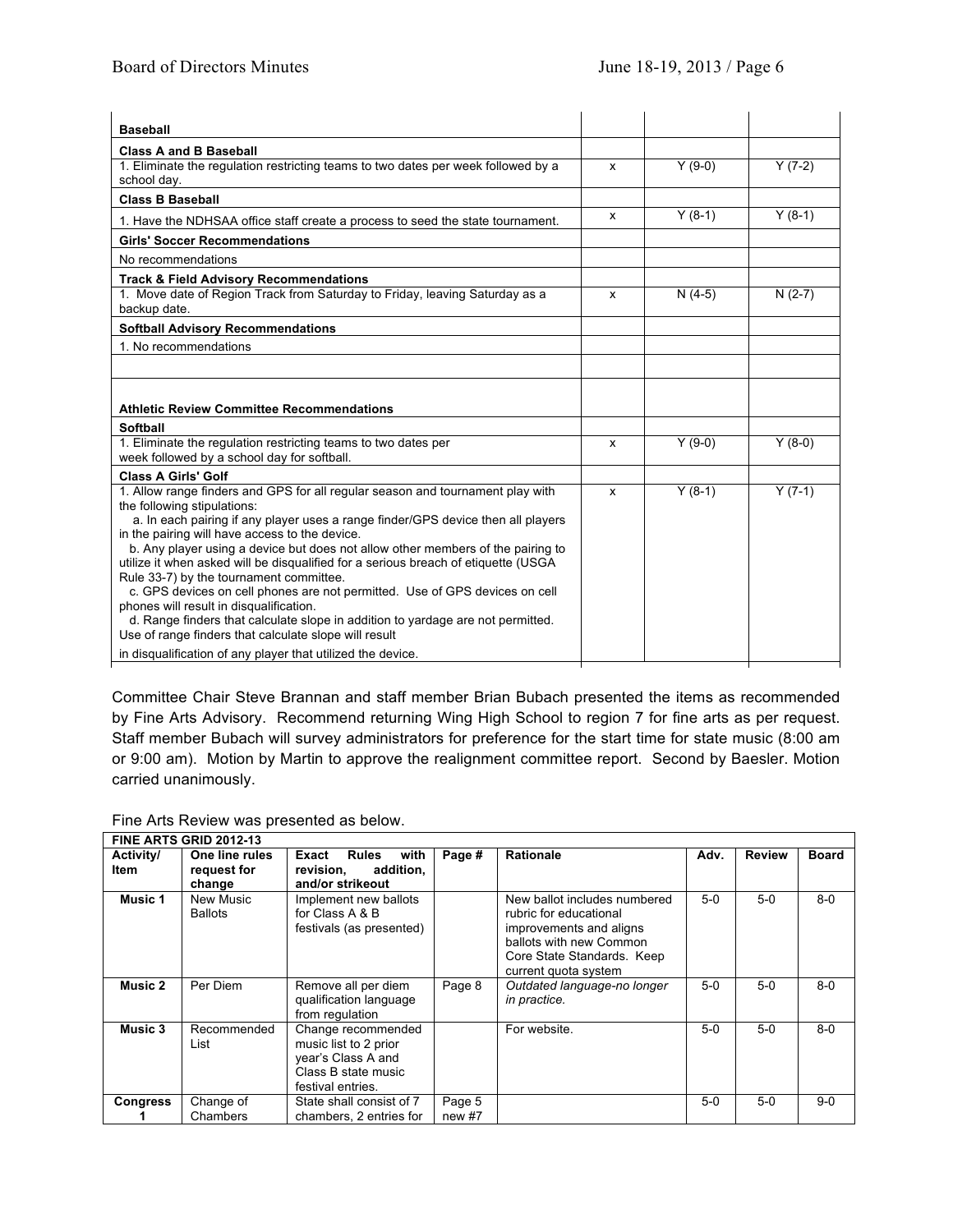|                                                                     |                                                                      | Senate, House 1,<br>House 2; 3 entries for                                                                                                                                                                                                                                                                                                                                                                                                                                                               |                |                                                                                                                                                                                                                                                |         |       |         |
|---------------------------------------------------------------------|----------------------------------------------------------------------|----------------------------------------------------------------------------------------------------------------------------------------------------------------------------------------------------------------------------------------------------------------------------------------------------------------------------------------------------------------------------------------------------------------------------------------------------------------------------------------------------------|----------------|------------------------------------------------------------------------------------------------------------------------------------------------------------------------------------------------------------------------------------------------|---------|-------|---------|
|                                                                     |                                                                      | Houses 3, 4, 5, & 6.                                                                                                                                                                                                                                                                                                                                                                                                                                                                                     |                |                                                                                                                                                                                                                                                |         |       |         |
| <b>Congress</b>                                                     | Change of<br>Chambers                                                | Change #6 page 5<br>sentence number 1 to<br>"At state, a school may<br>have no more                                                                                                                                                                                                                                                                                                                                                                                                                      | Pg 5 #6        |                                                                                                                                                                                                                                                | $5-0$   | $5-0$ | $9-0$   |
|                                                                     |                                                                      | resolutions than entries<br>per chamber."                                                                                                                                                                                                                                                                                                                                                                                                                                                                |                |                                                                                                                                                                                                                                                |         |       |         |
| Debate 1                                                            | 5 to 4 minutes<br>speaking time                                      | 3 <sup>rd</sup> Speaker Change 3<br>to 4 minutes                                                                                                                                                                                                                                                                                                                                                                                                                                                         | P. 6           | The time should be 4 minutes                                                                                                                                                                                                                   | $5-0$   | $5-0$ | $9 - 0$ |
| Debate 2                                                            | Change 1 to 2<br>minutes<br>speaking time                            | Change from $2^{nd}$<br>speaker, $2^{nd}$ speaker to<br>3rd speaker - Final<br>focus 2 minutes<br>$4th$ Speaker – Final<br>focus 2 minutes                                                                                                                                                                                                                                                                                                                                                               | P.6            | Speakers should be 1-4, times<br>at 2 minutes each.                                                                                                                                                                                            | $5-0$   | $5-0$ | $9-0$   |
| Debate,<br><b>Student</b><br>Congress,<br>Extemp<br><b>Speaking</b> | <b>Allow Electronic</b><br>Devices                                   | For student congress,<br>debate and extemp<br>speaking, electronic<br>devices may be used<br>for storage and internet<br>research of<br>information.<br>Schools/hosts are not<br>required to provide<br>internet access.                                                                                                                                                                                                                                                                                 | Speech<br>p.11 | Vote tally:<br>Congress 11-0<br>Debate 10-1<br>A Speech 15-0-2                                                                                                                                                                                 | $4 - 1$ | $5-0$ | $9-0$   |
| Speech 1                                                            | No duo partner<br>substitution                                       | Substitutions in state-<br>qualified duos are not<br>allowed 2013<br><b>Exceptions Allowed:</b><br>1-Hospitalization,<br>extreme illness, or<br>crisis within immediate<br>family<br>2012 Delete: "A partner<br>within a duo who has<br>qualified for state prior<br>to the Regional<br>tournament cannot be<br>excused from the<br>regional tournament<br>and choose another<br>partner for the regional<br>tournament unless the<br>original partner shall<br>not compete at the<br>state tournament." | p.10           | It is the skill of the duo<br>partners working together that<br>makes a selection.                                                                                                                                                             | $5-0$   | $5-0$ | $9-0$   |
| Speech 2                                                            | Radio<br>Participant<br>Identification                               | Each judge will confirm<br>the identification of the<br>contestant before the<br>contestant begins.<br>Rule now reads:<br>Each contestant shall<br>introduce<br>himself/herself in the<br>following manner:<br>"This is ____(student's<br>name)"                                                                                                                                                                                                                                                         | p.14, #2       | The introduction line was for<br>clarification for the judge that<br>the right contestant was being<br>judged. The radio experience<br>is to have radio names.<br>Students should not be ranked<br>down because they have used<br>radio names. | $5-0$   | $5-0$ | $9-0$   |
| Speech 3                                                            | Study the<br>Elimination of<br>Regional<br>Tournament for<br>Class A |                                                                                                                                                                                                                                                                                                                                                                                                                                                                                                          |                | Other fine arts go straight to<br>state.                                                                                                                                                                                                       | $5-0$   | $5-0$ | $8 - 1$ |
| Speech 4                                                            | No Ballots at<br>State A                                             | Individual ballots will<br>not be used at the<br>State A Speech                                                                                                                                                                                                                                                                                                                                                                                                                                          | p.22           | Students are not performing<br>their selection again. Ballots<br>are unnecessary.                                                                                                                                                              | $5-0$   | $5-0$ | $9-0$   |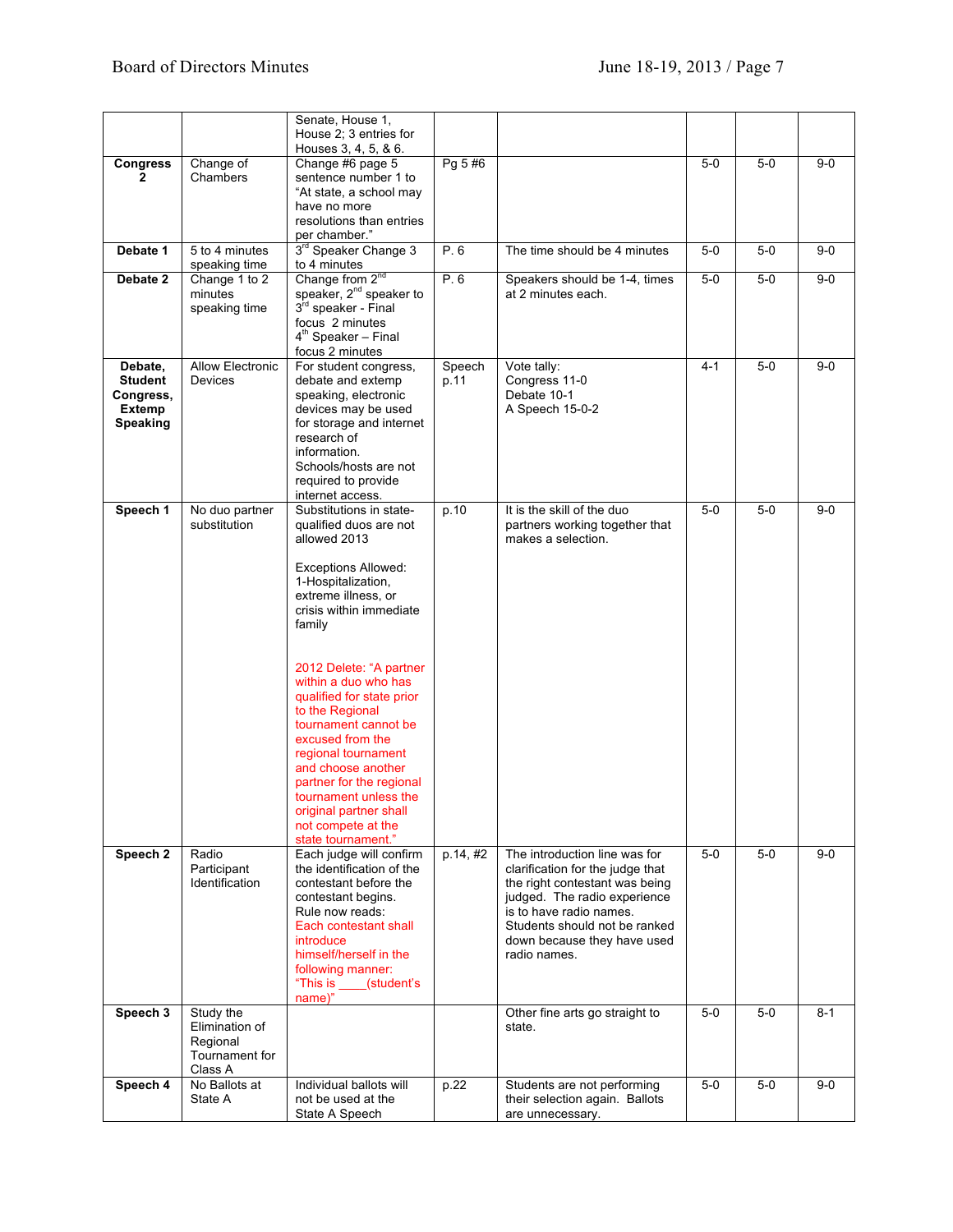|          |                                              | Tournament.                                                                                                                                                                                                                                                                                                                                                                                                                                                                                                                                                                                                                                                                                                                                                                                                                                                                                                                                                                                                                      |                   |                                                                                                                 |       |       |         |
|----------|----------------------------------------------|----------------------------------------------------------------------------------------------------------------------------------------------------------------------------------------------------------------------------------------------------------------------------------------------------------------------------------------------------------------------------------------------------------------------------------------------------------------------------------------------------------------------------------------------------------------------------------------------------------------------------------------------------------------------------------------------------------------------------------------------------------------------------------------------------------------------------------------------------------------------------------------------------------------------------------------------------------------------------------------------------------------------------------|-------------------|-----------------------------------------------------------------------------------------------------------------|-------|-------|---------|
| Speech 5 | Cell Phone<br>Usage<br>Prohibited            | Judges should remind<br>spectators and<br>participants cell phone<br>usage is prohibited<br>during the round.                                                                                                                                                                                                                                                                                                                                                                                                                                                                                                                                                                                                                                                                                                                                                                                                                                                                                                                    | Page<br>21#12     | Etiquette may skew<br>competition.                                                                              | $5-0$ | $5-0$ | $9 - 0$ |
| Speech 6 | Language<br>Content                          | Change "With<br>interpretation and<br>original work" to "In all<br>events"                                                                                                                                                                                                                                                                                                                                                                                                                                                                                                                                                                                                                                                                                                                                                                                                                                                                                                                                                       | Page 6,<br>Rule 5 | Offensive language, i.e.<br>interjecting personal<br>comments into news, etc. not<br>actually covered in Auto 9 | $5-0$ | $5-0$ | $9-0$   |
| Speech 7 | Regional/State<br>Competition &<br>Exemption | Excusing students from<br>Regionals<br><b>REGIONAL</b><br>PARTICIPATION: All<br>state qualifiers must be<br>registered for and<br>participate in that<br>school's regional<br>tournament in the<br>events. Students who<br>have qualified for state<br>through invitationals<br>must be registered for<br>no more than 2 events<br>on the regional<br>registration form by the<br>7 day deadline. (2011)<br><b>Students may not</b><br>change categories from<br>region to state.<br><b>Prequalified entries</b><br>only advance to state<br>through regional<br>competition in those<br>categories.<br>The registration<br>deadline is 11:59 pm<br>CDT of the date listed<br>in MVP. (2012) No<br>exceptions. If a state<br>qualifier cannot<br>compete at his/her<br>regional tournament,<br>the coach must request<br>an exemption and must<br>receive written<br>approval from the<br>NDHSAA.<br><b>Exemptions include:</b><br>1-Hospitalization,<br>extreme illness, or<br>crisis within immediate<br>family.<br>2-Academic | p.18#8            | rules<br>Clarification                                                                                          | $5-0$ | $5-0$ | $9 - 0$ |
|          |                                              | educational conflict.<br>No exemption will be<br>granted if the student is<br>ineligible for the region<br>tournament because of<br>academics or the drug<br>alcohol rule. Entry<br>additions or changes<br>may be made up to 7<br>days prior to the                                                                                                                                                                                                                                                                                                                                                                                                                                                                                                                                                                                                                                                                                                                                                                             |                   |                                                                                                                 |       |       |         |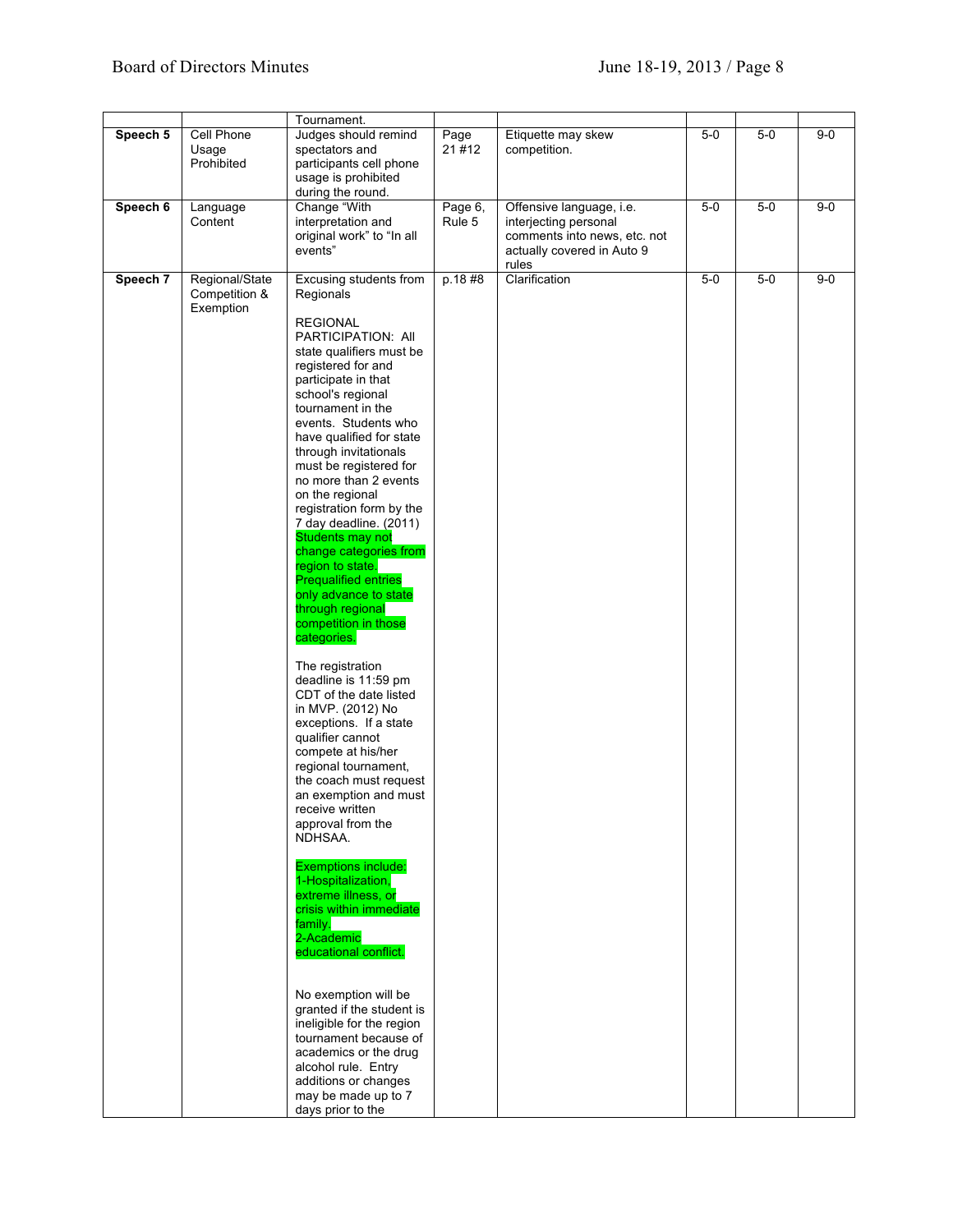|           |                                                                                                                 | regional tournament.<br>Substitutions and drops<br>may be made any time<br>prior to tournament<br>day.                                                                  |                                                   |                                                                                                                                                                                                                                   |       |       |       |
|-----------|-----------------------------------------------------------------------------------------------------------------|-------------------------------------------------------------------------------------------------------------------------------------------------------------------------|---------------------------------------------------|-----------------------------------------------------------------------------------------------------------------------------------------------------------------------------------------------------------------------------------|-------|-------|-------|
| Speech 8  | <b>Final Round</b><br>Competition                                                                               | Regional breaks of 6-9                                                                                                                                                  | Pg. 19,<br>Rule 3                                 | Allows management to adjust<br>based on small #s.                                                                                                                                                                                 | $5-0$ | $5-0$ | $9-0$ |
| Speech 9  | Radio<br>Transition                                                                                             | Add "Penalty: Rank of<br>5 to round"                                                                                                                                    | Pg. 14,<br>Under<br>Length                        | Radio Broadcasting transition<br>- if not done an automatic 5<br>will be given.                                                                                                                                                   | $5-0$ | $5-0$ | $9-0$ |
| Speech 10 | Impromptu<br><b>Ballot</b>                                                                                      | Verbal countdown for<br>timing impromptu -<br>include that instruction<br>on ballot                                                                                     | Pg. 13,<br>#3<br>under<br>length<br>and<br>timing | PLACE THIS REGULATION<br><b>INFORMATION ON THE</b><br><b>IMPROMPTU BALLOT</b>                                                                                                                                                     | $5-0$ | $5-0$ | $9-0$ |
| Speech 11 | Radio Ballot                                                                                                    | Move 'Transitions' from<br>separate category into<br>'Organization' category                                                                                            | Radio<br><b>Ballot</b>                            | Also discussion about students<br>feeling pressured to add<br>creative transitions, which this<br>year resulted in<br>inappropriateness. Suggestion<br>that "transitions" be moved<br>from a separate category on<br>the ballots. | $5-0$ | $5-0$ | $9-0$ |
| Speech 12 | Master Ballot                                                                                                   | Adding a place on<br>master ballot to note<br>Burden of Proof                                                                                                           | Master<br><b>Ballot</b>                           |                                                                                                                                                                                                                                   | $5-0$ | $5-0$ | $9-0$ |
| Speech 13 | Copyright                                                                                                       | #2 pg 8 add "Words"<br>cannot be added<br>without publisher's<br>permission" and #11<br><b>EPR under Selection</b><br>add "Must follow oral<br>interp copyright rules." | Pg. 8<br>and 11                                   | Clarification.                                                                                                                                                                                                                    | $5-0$ | $5-0$ | $9-0$ |
| Speech 14 | Prop<br>Disqualification                                                                                        | Pg 15 #4 add 'Penalty:<br>Disqualification'<br>Page 16 #7 Speech to<br>Entertain add "Penalty"<br>Disqualification"                                                     | Pg. 15<br>#4<br>Pg. 16<br>#7                      | Parallel language.                                                                                                                                                                                                                | $5-0$ | $5-0$ | $9-0$ |
| Speech 15 | Burden of Proof                                                                                                 | Strike #8 page 9. Add<br>'region and state' to<br>rule 7 page 8.                                                                                                        | Rule 7-<br>pg 8<br>Rule 8,<br>Page 9              | Language clean-up.                                                                                                                                                                                                                | $5-0$ | $5-0$ | $9-0$ |
| Speech 16 | Invitational<br>managers<br>should send<br>titles of<br>selections used<br>in their<br>tournament to<br>NDHSAA. | Strike Pg. 11 -<br>Selections - Under<br><b>EPR</b>                                                                                                                     | p.11                                              | This practice is not being<br>done.                                                                                                                                                                                               | $5-0$ | $5-0$ | $9-0$ |
| Speech 17 | <b>NDHSAA</b><br>materials                                                                                      | Add 'The NDHSAA will<br>provide all selections<br>for regional and state<br>managers' as #11 page<br>12 under Storytelling                                              | p.12                                              | Current practice.                                                                                                                                                                                                                 | $5-0$ | $5-0$ | $9-0$ |

Catastrophic insurance proposal from Dissinger/Reed, insurance company that serves as broker for NDHSAA was reviewed. NDHSAA provides catastrophic coverage for students in grades 7-12 for all member schools. Two options were presented for consideration. A proposal from AIG and a proposal from Mutual of Omaha. Upon comparison, Sylling recommended the Mutual of Omaha policy for \$46,947.75/year for 2013/14 and 2014/15.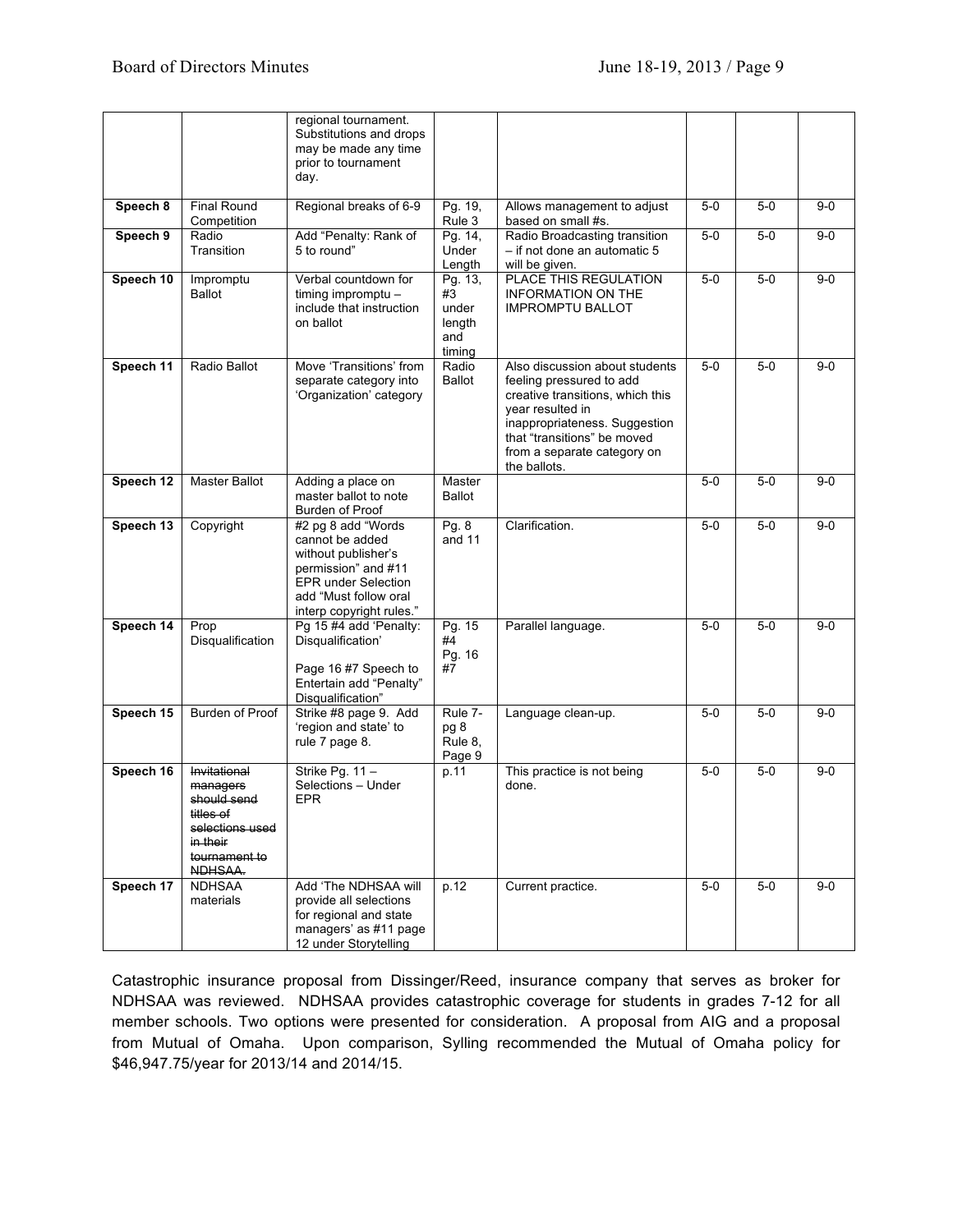Motion by Brannan to approve the recommendation to contract with Mutual of Omaha for catastrophic insurance policy for our schools for the next two years at \$46,947.75/year. Second by Martin. Roll vote: Wiberg – yes, Olson - yes, Ham - yes, Martin - yes, Ulland - yes, Brannan - yes, Hall - yes, Roaldson yes, Baesler – yes. Motion carried unanimously.

The 2013-14 budget was presented by Executive Secretary Sylling and recommended by the Finance Committee. Wiberg moved to approve the 2013-14 budget. Second by Brannan. Motion carried unanimously.

Staff member Schell provided a website project update progress report to the Board. The website redesign is in progress as per the agreement with the Arizona Interscholastic Association. The website redesign will combine the information currently within our public website and MVP into one site with a password protected area for school administrators, coaches, officials and NDHSAA staff to input information. Another site will take the current information in NDHSAA.com and port it to a new site that is geared toward more immediate information for member schools, fans and media. The timeline for project completion is August 1, 2013. Motion by Roaldson to approve the technology report . Second by Wiberg. Motion carried unanimously.

Staff member Schell, presented the 2013-14 Technology Plan for approval. Motion by Ham to approve the 2013/14 Technology Plan as presented. Second by Roaldson. Motion carried unanimously.

Jack Maus, Superintendent, Grafton, requested the board to adjust the schedule and site for Region II boys' basketball tournament. Motion by Ham to deny request to change the dates and site for the Region II boys' basketball tournament. Second by Olson. Motion carried unanimously.

Luke Schaefer, Mid-Dakota Education Cooperative requested the board to waive the requirement to use NFHS courses for coaches certification for coaches who attend live, face-to-face sessions with similar learning outcomes and time requirements. Motion by Roaldson to deny the MDEC request to waive the NFHS Concussion in Sport course requirement for coaches education. Second by Martin. Motion carried unanimously.

Class A West Athletic Directors requested the Board move the site for the 2013-14 West region hockey from Bismarck to Minot. Motion by Olson to move the 2013/14 West region hockey site from Bismarck to Minot. Second by Wiberg. Motion carried unanimously.

The Board reviewed a proposed concussion policy for member schools to utilize when dealing with concussions. The concussion policy was adjusted by NDHSAA staff to meet State Law. Motion by Roaldson to approve the adjusted concussion policy. Second by Ham. Motion carried unanimously.

Scott Ulland provided an Executive Board report on the following items:

- 1. New Town HS eligibility violation New Town had a transfer from Standing Rock and both parents did move lock stock and barrel. New Town will forfeit all individual points earned by the ineligible student in cross country and adjust team points accordingly. The student was not allowed to play varsity basketball so no violation occurred in basketball. Letter of reprimand was issued and New Town High School was put on probation for one year.
- 2. Emergency soccer coop application between Kidder County Steele and Bismarck Century High School. The coop was approved by the Executive Board and passed through to the Board for approval.

Motion by Wiberg to approve Executive Board report. Second by Olson. Motion carried unanimously.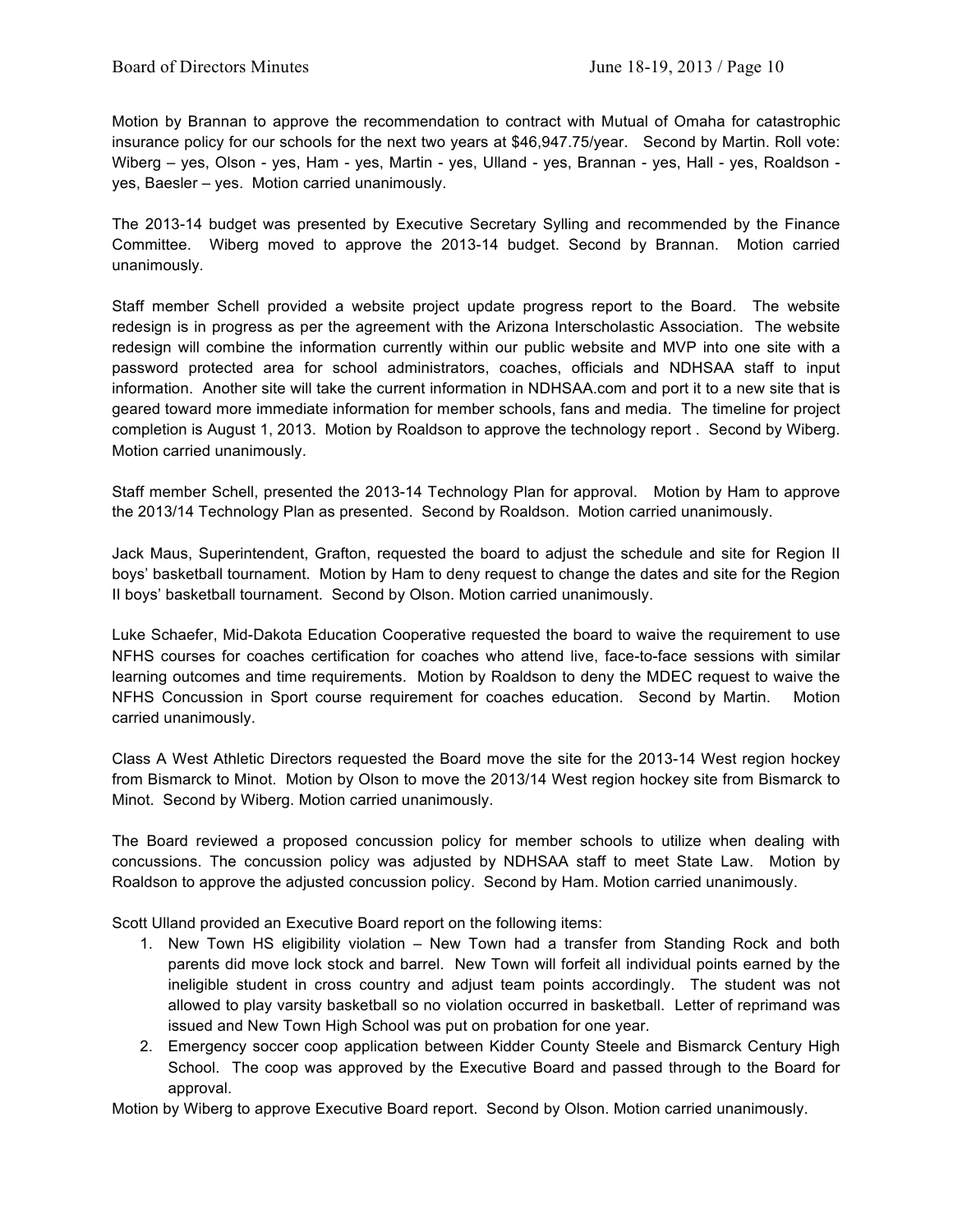Steve Hall, Committee Chair, provided a report on the Constitution & By-Laws Committee on the following items:

- 1. Began discussion on the eligibility of convicted sex offenders.
- 2. Reviewed an inquiry from a school wondering when a new high school opens in a city if a student would be eligible to move to a private school within the city with multiple high schools. Recommendation to leave the guideline interpretation as is.
- 3. The committee is working on updating academic eligibility changes to our By-Laws due to different learning opportunities now available to students. A meeting has been set for the end of July to continue discussions. Representatives of the ND High School Principals Association will be included in this discussion.

Motion by Martin to approve Constitution & By-Laws committee report. Second by Olson. Motion carried unanimously.

Todd Olson, football committee chair, provided a report on the development of guidelines and timelines for the next two-year football plan. Staff member Fetsch was directed to create a survey for member schools this coming fall with results shared with member schools at the general assembly meeting in October. The following timeline has been established:

| January 2014 Meeting  | Complete guidelines and share with membership                  |
|-----------------------|----------------------------------------------------------------|
| March 2014            | Send out preliminary division assignments and request feedback |
| June 1, 2014          | All requests for football coop dissolutions due                |
| September 15, 2014    | Deadline for new football cooperative agreements               |
| September 16, 2014    | Board meets and addresses coop applications                    |
| September 17, 2014    | Preliminary region assignments will be sent to schools         |
| September 30, 2014    | Deadline for requests to move up a division                    |
| First week in October | Football Committee meets & finalizes recommended plan          |
| October 2014 Meeting  | Final plan presented to membership                             |

Motion by Brannan to approve football committee report. Second by Hall. Motion carried unanimously.

The Board reviewed proposed 2013-14 Class B golf regional sites.

Boys' Region Golf Sites:

Region 1 – Lisbon – Pat Adair

- Region 2 Carrington Greg Johnson
- Region 3 Park River Aaron Schramm
- Region 4 Harvey Jon Bertsch
- Region 5 Medora Brandt Gaugler (Beach)
- Region 6 Kenmare Robert Thom

Girls' Region Golf Sites:

- Region 1 Grand Rapids Lucas Isaacson (LaMoure)
- Region 2 Carrington Greg Johnson
- Region 3 Larimore Patti Aanenson
- Region 4 Velva Larry Sandy
- Region 5 Bowman Tyler Senn
- Region 6 Mohall Robby Voigt

Motion by Olson to approve 2013/14 Class B Golf Regions. Second by Roaldson. Motion carried unanimously.